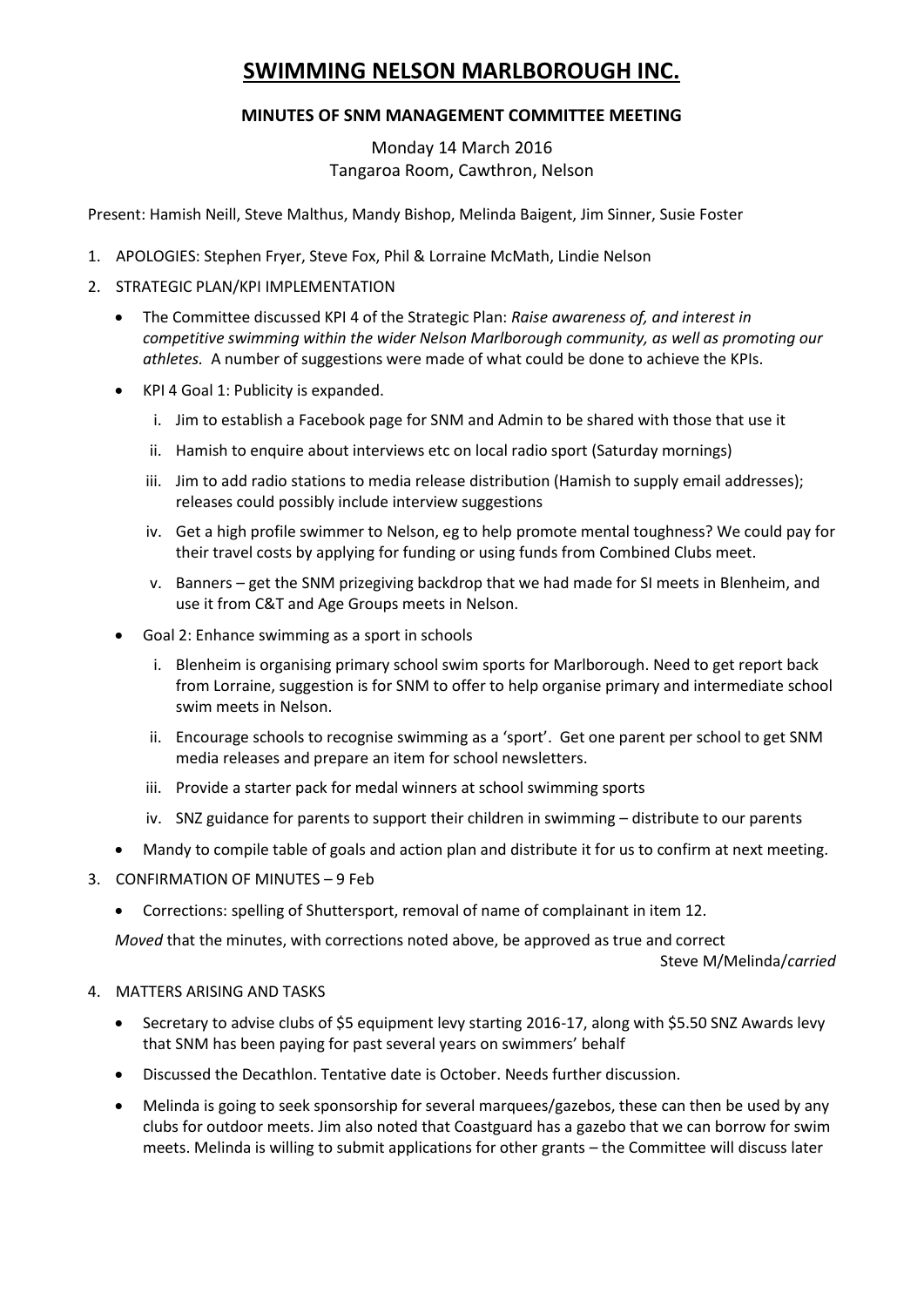in the meeting whether we should apply for funding for new officials shirts. Need to check what Lorrraine might be applying for.

- Need an update from Stephen Fryer on adjustment of starting blocks at ASB.
- A meeting to discuss winter/spring meet calendar will be held on Sat 14 May. Secretary to advise clubs and coaches
- Meeting to discuss criteria for trophies will be held on Sat 16 April. Ask John Elder to have written and tested algorithm by 9 April so that we can advise donors of the options.
- 5. MATTERS ADDRESSED AT SNM BOARD MEETING 24 Feb

The Management Committee was advised of the following matters from the Board meeting:

- i. Appointment of Steve Malthus to Management Committee
- ii. Touchpads policy old policy revoked; will be an annual equipment levy for registered competitive each swimmer.
- iii. Complaint Stephen not present so no update
- iv. Enquiry from Adidas rep Stephen, Susie and Mandy met with Adidas rep who introduced new line of swimwear. They are also able to provide other lines of clothing eg for merchandising. Design can be done online. Prices seem competitive. An option is to have Adidas attend Winter Meet or other meet to sell gear, but only if we haven't already invited Swimsation.
- v. Semi-automatic timing gear to West Coast Stephen and Jim had arranged to take it down on 18-19 March but West Coast not ready. Will re-schedule for October.
- vi. Pathway to Podium Two Tasman swimmers submitted applications for SNM endorsement. One of these arrived only a few hours before the deadline, which did not make a good impression, but was signed.
- 6. SECRETARY REPORT

No report

- 7. TREASURER REPORT
	- *Moved* that the following Invoices be paid
		- i. SNZ registrations \$30.00
		- ii. Pool hire Nayland for Age Groups \$3425.64
		- iii. PO Box rental \$175.00
		- iv. GST payment to IRD \$801.00

- *Moved* to confirm that Susie Foster is the SNM Treasurer and authorised to speak to IRD on behalf of Swimming Nelson Marlborough **Hamish/Jim/carried** Hamish/Jim/*carried*
- *Moved* to approve SNM C&T reconciliation subject to changing the ribbon cost to 12.5% of total ribbon cost rather than 25% (will increase the net income by about \$88). 40% to be paid to Nelson South as the host of the meet. Susie/Mandy/*carried* Susie/Mandy/*carried*
- 8. REGISTRAR REPORT/MEETS MANAGEMENT

*Moved* that registrar report be approved and the following new records be confirmed:

### **NZ Zonal Champs 13 Feb 2016**

| 100 Breast | LC - | 17  |   | F 1:14.46 Caitlin Delany | <b>TASNM</b> |
|------------|------|-----|---|--------------------------|--------------|
| 100 Back   | LC - | 18  |   | F 1:09.11 Sally McMath   | <b>BLENM</b> |
| 200 Free   | LC - | 16. |   | M 1:55.44 Sam McKenzie   | TASNM        |
| 400 Free   | TC   | 16. | м | 4:10.04 Sam McKenzie     | <b>TASNM</b> |